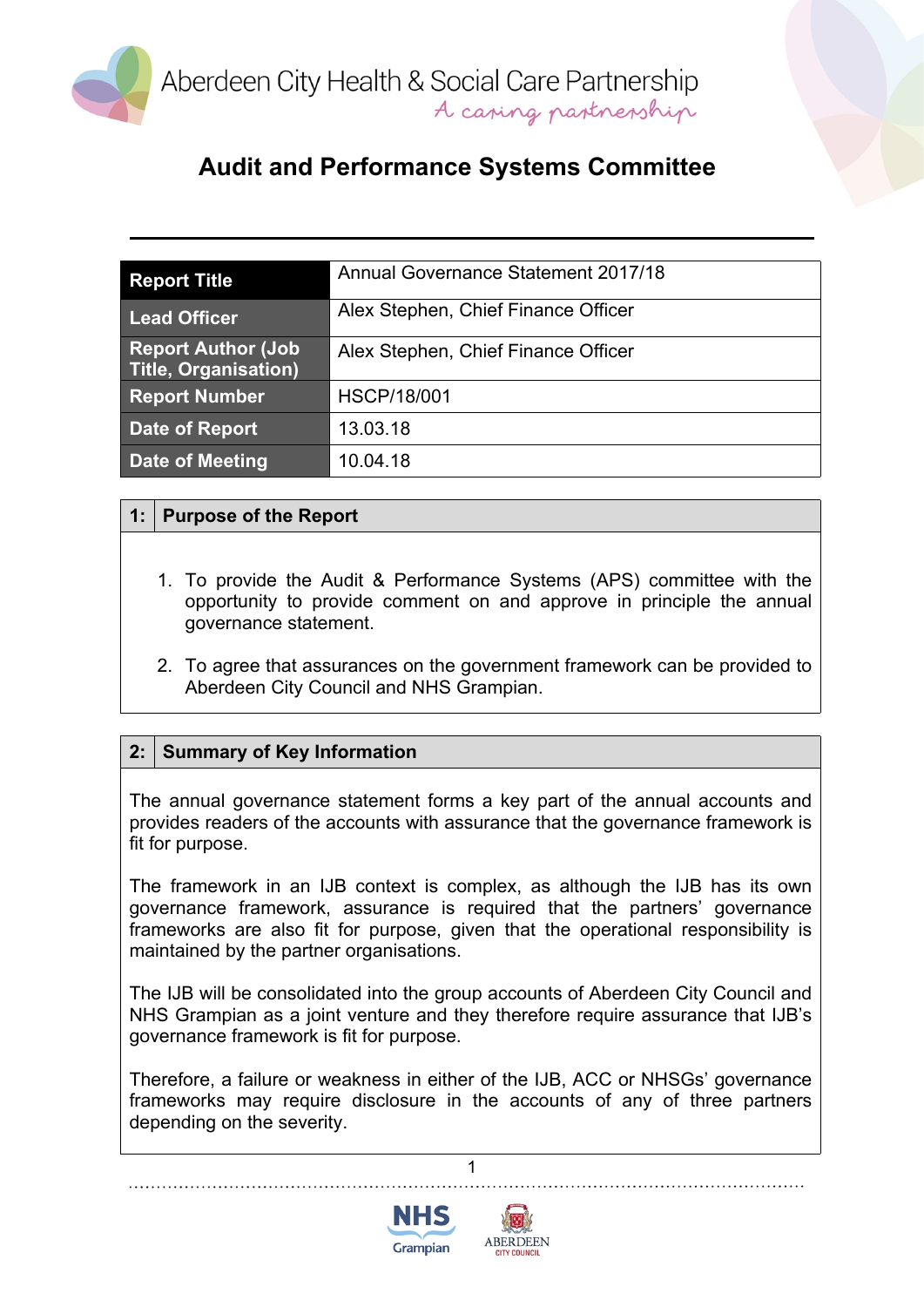Aberdeen City Health & Social Care Partnership A caring partnership

# **Audit and Performance Systems Committee**

A draft annual governance statement is attached in appendix 1 of this report. The governance statement has been designed to provide assurance around compliance against the local code of corporate governance and the governance principles contained therein. The responses highlighted in yellow from Aberdeen City Council, NHS Grampian and the internal auditors related to the financial year 2016/17 are provided for illustrative purposes only.

The IJB is asked to agree appendix 1 in principle and instruct the chief finance officer to complete the governance statement once assurances have been received from Aberdeen City Council, NHS Grampian and the internal auditors for inclusion in the statement. If a significant weakness is identified from these parties then a meeting of the Audit & Performance Systems Committee will be called.

The Committee is also requested to instruct the Chief Finance Officer to provide assurances to Aberdeen City Council and NHS Grampian that reasonable assurance can be placed upon the adequacy and effectiveness of the Aberdeen City Integration Joint Board's systems of governance.

The Executive Team has identified improvements to further strengthen the governance environment and these are identified in the governance statement.

## **3: Equalities, Financial, Workforce and Other Implications**

There are no equalities, financial or workforce recommendations arising directly from this report

### **4: Management of Risk**

#### **Identified risk(s):**

Good governance and internal controls are fundamental to the delivery of the strategic plan and therefore applicable to most of the risks within the strategic risk register.

**Link to risk number on strategic or operational risk register:** Risk numbers 1- 10 of the strategic risk register.

 $\mathfrak{p}$